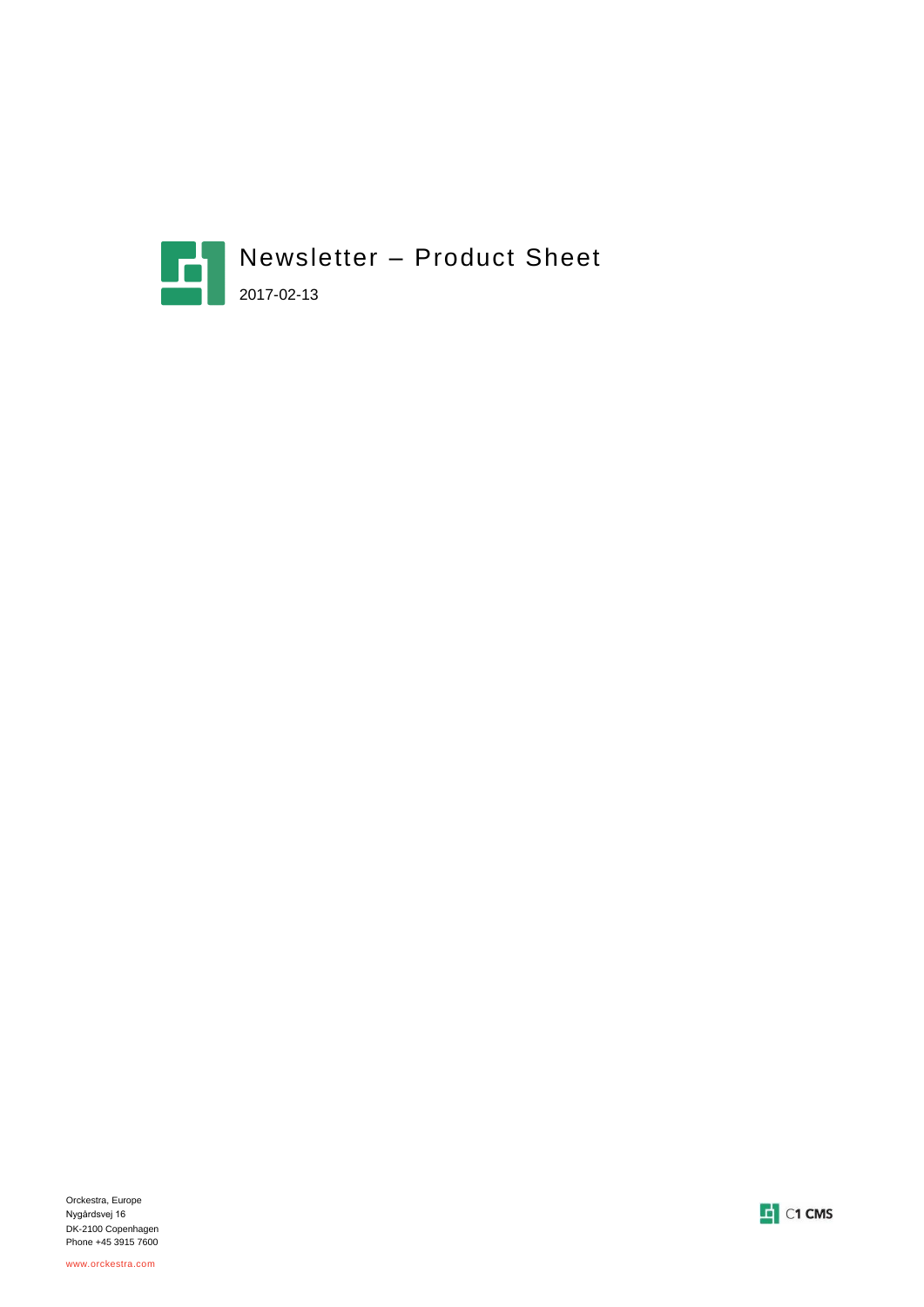# Keep Your Customers Informed

Nowadays, a newsletter is one of the effective ways of reaching your existing and prospective customers as well as a great tool to maintain a community around your products and services. Keeping your clients updated with your latest information ensures that they will not miss what you want them to be aware of.

The Newsletter add-on allows you to prepare and regularly send newsletters to your customers and subscribed users informing them of your news, upcoming events and other activities.

The user-friendly administrative tools for managing newsletters are directly integrated into the CMS Console.

|                      |                                                                                                                            | ADMIN                                                                                                                                                                                      |  |  |  |  |
|----------------------|----------------------------------------------------------------------------------------------------------------------------|--------------------------------------------------------------------------------------------------------------------------------------------------------------------------------------------|--|--|--|--|
| 圖                    | 昏<br><b>CONTENT</b>                                                                                                        | OUR PRODUCT NEWS <sup>®</sup>                                                                                                                                                              |  |  |  |  |
| $\equiv$             | 喕<br><b>EDIT NEWSLETTER</b><br>O<br><b>DELETE NEWSLETTER</b>                                                               | Ů<br>n <sup>3</sup><br><b>SEND NEWSLETTER</b><br><b>SEND TEST</b>                                                                                                                          |  |  |  |  |
| $\mathbf{r}$         | 롧<br>$\Leftrightarrow$<br>$\Rightarrow$<br>습<br>⊙<br>Content / Newsletters / Our product news / Our product news - 11/2015 |                                                                                                                                                                                            |  |  |  |  |
| $\Box$               | $\rightarrow$ ( $\oplus$ ) Websites                                                                                        | Our product news - 11/2015                                                                                                                                                                 |  |  |  |  |
| 8                    | > Website Items                                                                                                            |                                                                                                                                                                                            |  |  |  |  |
|                      | > Form Submissions                                                                                                         |                                                                                                                                                                                            |  |  |  |  |
|                      | Newsletters                                                                                                                |                                                                                                                                                                                            |  |  |  |  |
| 屇                    | $\alpha$<br>Our customers                                                                                                  | 固                                                                                                                                                                                          |  |  |  |  |
|                      | $\vdash\mathsf{\sim}\mathsf{\mathsf{Q}}$ Our product news                                                                  | $\mathbb{E}$<br><b>CONTENT</b><br>OUR PRODUCT NEWS ©                                                                                                                                       |  |  |  |  |
| $\boldsymbol{\beta}$ | Our product news - 11/2015                                                                                                 | $\equiv$                                                                                                                                                                                   |  |  |  |  |
|                      | Our product news - 12/2015                                                                                                 | <b>SETTINGS</b><br><b>CONTENT</b><br><b>PREVIEW</b>                                                                                                                                        |  |  |  |  |
|                      | 2015.10.05: Our product news -                                                                                             | B                                                                                                                                                                                          |  |  |  |  |
| छु                   | R<br>2015.09.05: Our product news -<br>R Technology Newsflash                                                              | $\mathop{\stackrel{\scriptscriptstyle{0}}{=}}$<br>這<br>恒<br>$\,$ B<br>$\cal I$<br>먣<br>≝<br>$\bar{\mathbb{F}}$<br>恣<br>三<br>$\equiv$<br>亖<br>0<br>$\mathcal{T}^-$<br>↶<br>$\Omega$<br>CODE |  |  |  |  |
|                      |                                                                                                                            | $\Box$<br>٦è<br>$\Box$ (Default)<br>(C) (None)<br>$\oplus$<br>Paragraph<br>$\checkmark$<br>$\checkmark$<br>$\checkmark$<br>↓<br>Paste<br>Insert                                            |  |  |  |  |
|                      |                                                                                                                            | e<br>Dear B Name                                                                                                                                                                           |  |  |  |  |
|                      |                                                                                                                            | $\boxplus$<br>We are about to launch a brand new                                                                                                                                           |  |  |  |  |

The Newsletter add-on keeps track of all your mailing campaigns and provides you with statistics for a specific newsletter or a recipient.

Besides, if you want your website users to subscribe or unsubscribe from your mailing lists directly from your website, you can easily add these possibilities to your website using a number of XSLT-based and easy-to-redesign functions.

#### Features

The following are major features of the Newsletter add-on:

- Multiple mailing lists
- Mailing lists from external sources
- Newsletter templates
- Personalization of newsletters
- Website content reuse
- Various sending options
- **Statistics**
- Subscription form

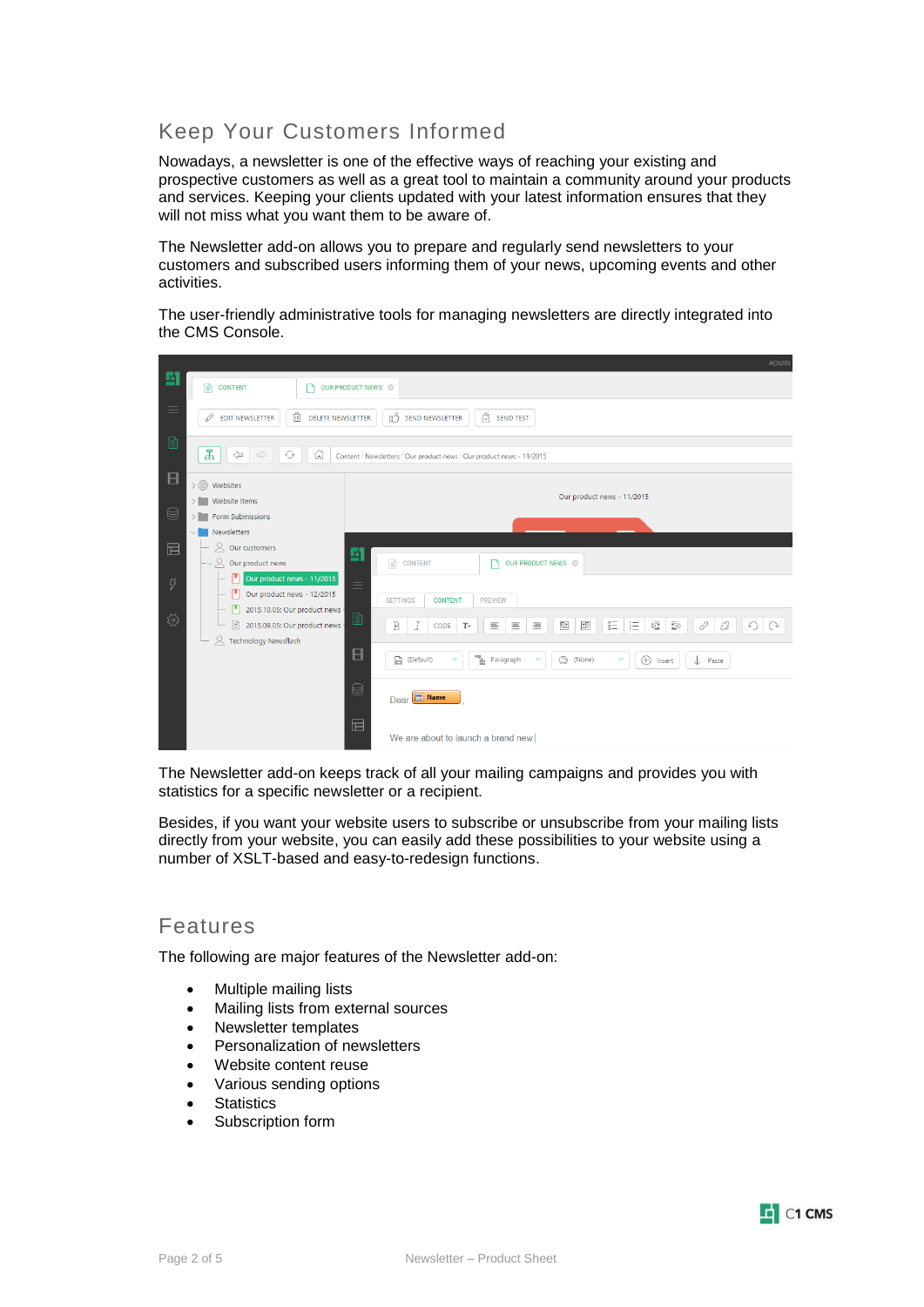### Multiple Mailing Lists

| > (iii) Websites                                                    |                                                                                                              | ×      |
|---------------------------------------------------------------------|--------------------------------------------------------------------------------------------------------------|--------|
| <b>Website Items</b>                                                | ADD NEW MAILING LIST (SUBJECT)                                                                               |        |
| Form Submissions                                                    |                                                                                                              |        |
| <b>Newsletters</b>                                                  | <b>NEWSLETTER SUBJECT</b>                                                                                    |        |
| $ \alpha$ Our company news and updates<br>$\alpha$ Our product news | Subject title                                                                                                |        |
| R Technology newsflash                                              | Press releases                                                                                               | Θ      |
|                                                                     | Description                                                                                                  |        |
|                                                                     | Press releases to major publications about important changes and developments<br>in our company and products | œ      |
|                                                                     | OK                                                                                                           | CANCEL |

Do you have a list of email addresses you want to start a mailing list with?

Create a subject-based mailing list and add members to it from your list.

Do you have a list of customers with email addresses as a data type?

Create a mailing list by importing members from this data type.

#### Mailing Lists from External Sources

Do you want to get mailing list members from a text file, a spreadsheet, or a CRM system?

Use the Newsletter plug-in model to develop your own mailing list member providers linked to the external source of your choice.



### Newsletter Templates

| ADD NEW NEWSLETTER TEMPLATE                              | ×             |
|----------------------------------------------------------|---------------|
| <b>SETTINGS</b>                                          |               |
| Title                                                    |               |
| Monthly Newsletter                                       | 7             |
| Description                                              |               |
| A monthly newsletter for those interested in our product |               |
| Default 'From' name                                      |               |
| Contoso Info                                             | ø             |
| Default 'From' email                                     |               |
| newsletter@contoso.com                                   |               |
| Default 'Reply to' email                                 |               |
| info@contoso.com                                         |               |
| Default subject                                          |               |
| Our product news - < Month> 2016                         | 7             |
| Unsubscribe page                                         |               |
| UNSUBSCRIBE<br>呕                                         |               |
| OK                                                       | <b>CANCEL</b> |

Do you want a consistent appearance of related newsletters? Do you want to provide default information once and reuse it from newsletter to newsletter?

Create and use newsletter templates for your newsletters. Creating a newsletter template is as easy as creating a page template for your website.

Leave presentation to newsletter templates. While writing your newsletter, focus entirely on its content.

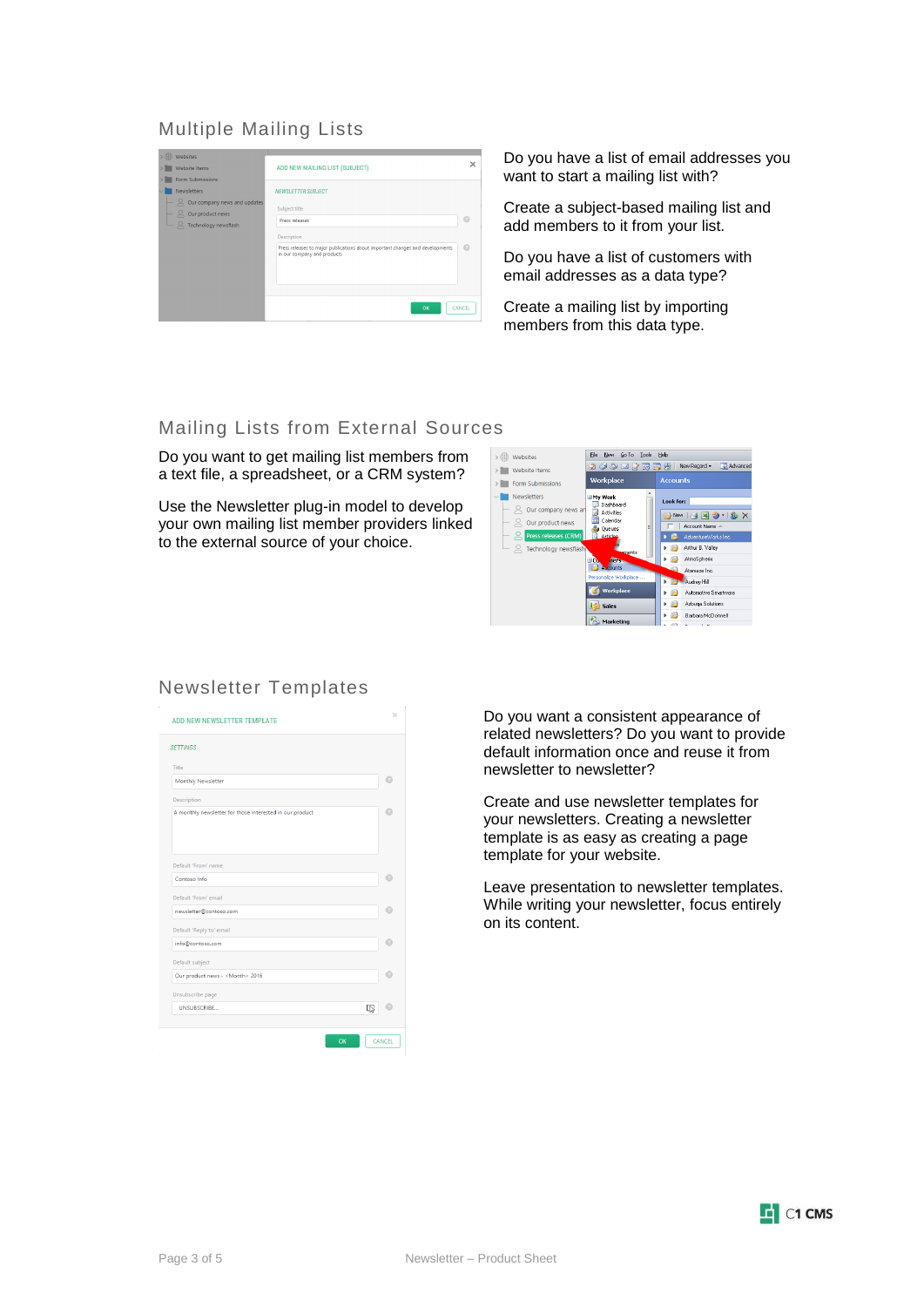#### Personalized Newsletters

Do you want your newsletter start with "Dear John" or "Dear Jane" instead of "Dear customer"?

Make use of custom fields available for each mailing list to personalize your newsletters.

Writing the content for your newsletter is simple as writing the content for a web page.



### Website Content Reuse



Do you want the latest news or other important information from your website to be reused and embedded in your newsletter?

Make use of the functions in the newsletter or newsletter template as you do when editing web pages.

Get the content automatically from your website.

### Various Sending Options

Is your newsletter ready to be sent right now? Send it immediately.

Is your newsletter ready to be sent next week? Send it on schedule.

Do you want the new members to catch up with your news? Add them to your mailing list and resend the existing newsletters to them.

Do you want to make sure that a recipient will see your newsletter exactly as you intended it to be? Send a test newsletter to a dedicated address and check it by yourself.